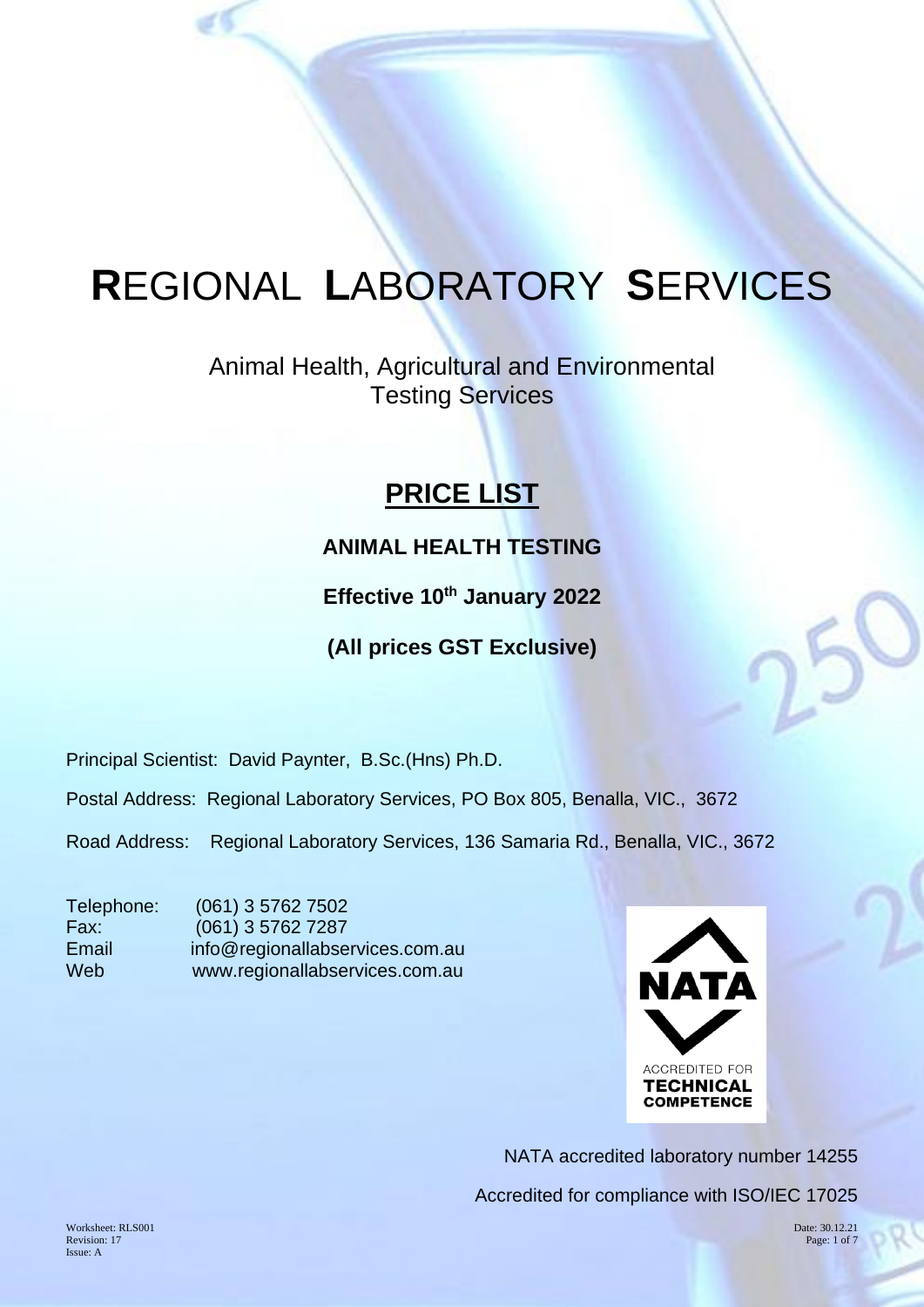

| RUMINANT BIOCHEMISTRY PROFILES                                                                                                                                                                               |                                                             |                                                                                                             |                        |                                |  |
|--------------------------------------------------------------------------------------------------------------------------------------------------------------------------------------------------------------|-------------------------------------------------------------|-------------------------------------------------------------------------------------------------------------|------------------------|--------------------------------|--|
| Test name                                                                                                                                                                                                    | Minimum sample<br>requested                                 | Container                                                                                                   | $1^{st}$ sample<br>fee | Add'l sample*<br>fee           |  |
| EYE FLUID BASIC PROFILE:<br>Ca, Mg, BHB, Gluc, Urea, Potassium,<br>Nitrate, Nitrite (semi quant NO <sub>3</sub> /NO <sub>2</sub> )                                                                           | 0.3mL Aq. Hum                                               | Plain                                                                                                       | 47.00                  | 37.00                          |  |
| EYE FLUID PLUS PROFILE:<br>Analytes as "EYE FLUID BASIC<br>PROFILE" plus Ammonia and D-Lactate                                                                                                               | 0.3mL Aq. Hum                                               | Plain                                                                                                       | 85.00                  | 75.00                          |  |
| RUMINANT GENERAL PROFILE:<br>GGT, GLDH, AST, Bil, Alb, Prot, Glob,<br>A/G Ratio, Urea, Creat, CK,<br>Urea/Creat Ratio, Ca, Mg, P, BHB,<br>Haptoglobin                                                        | 0.5mL Serum/Plasma                                          | Plain/Li.Hep                                                                                                | 65.00                  | 55.00                          |  |
| RUMINANT LIVER ENZYMES<br><b>PROFILE:</b><br>GGT, GLDH, AST, CK, Bil, Bile Acids,<br>Alb, Prot, Glob, A/G Ratio, Haptoglobin                                                                                 | 0.5mL Serum/Plasma                                          | Plain/Li.Hep/<br><b>EDTA</b>                                                                                | 56.00                  | 46.00                          |  |
| RUMINANT DOWNER PROFILE:<br>Ca, Mg, P, BHB, CK, Prot, Alb,<br>Glob, A/G Ratio, Haptoglobin                                                                                                                   | 0.5mL Serum/Plasma                                          | Plain/Li.Hep                                                                                                | 46.00                  | 36.00                          |  |
| RUMINANT PARASITE PROFILE:<br>GGT, GLDH, AST, CK, Prot, Alb, Glob,<br>A/G Ratio, Pepsinogen, Haptoglobin                                                                                                     | 1 mL Serum/Plasma                                           | Plain/Li.Hep/<br><b>EDTA</b>                                                                                | 65.00                  | 55.00                          |  |
| RUMINANT ILLTHRIFT PROFILE:<br>GGT, GLDH, AST, CK, Prot, Alb, Glob,<br>A/G Ratio, Pepsinogen, Cu,<br>Glutathione Peroxidase, Vit B12,<br>Haptoglobin                                                         | 1.5mL Serum/Plasma<br>+ Li.Hep or EDTA<br>red cells         | Plain + Li.Hep<br>or EDTA                                                                                   | 110.00                 | 100.00                         |  |
| RUMINANT MINERAL PLUS<br><b>PROFILE:</b><br>Cu, Zn, Glutathione Peroxidase, Vit B12,<br>Ca, Mq, P, SO4, BHB, GGT, GLDH, AST, CK,<br>Prot, Alb, Glob, A/G Ratio, Pepsinogen,<br>Urea, Creatinine, Haptoglobin | 1.5mL Serum/Plasma<br>+ Li.Hep red cells                    | Plain + Li.Hep                                                                                              | 150.00                 | 130.00                         |  |
| TRACE MINERALS PROFILE<br>(BLOOD):<br>Cu, Glutathione Peroxidase, Vit B12                                                                                                                                    | 1.0mL Serum/Plasma<br>+ Li.Hep or EDTA<br>red cells         | $Plain + Li.Hep$<br>or EDTA                                                                                 | 65.00                  | 55.00                          |  |
| TRACE MINERALS PROFILE + Zinc<br>(BLOOD):<br>Cu, Glutathione Peroxidase, Vit B12, Zn                                                                                                                         | 1.0mL Serum/Plasma<br>+ Li.Hep red cells                    | Plain + Li.Hep<br>(EDTA may<br>contaminate)                                                                 | 80.00                  | 70.00                          |  |
| TRACE MINERALS PROFILE<br>(LIVER):<br>Liver Cu, Glutathione Peroxidase,<br>Vit $B_{12}$                                                                                                                      | 0.5g Fresh Liver                                            | Refer to 'Sample<br>Requirements'<br>section of this<br>Price List for<br>suitable sample<br>container size | 95.00                  | 85.00                          |  |
| TRACE MINERALS PROFILE + Zinc<br>(LIVER):<br>Liver Cu, Glutathione Peroxidase,<br>Vit $B_{12}$ , Zn                                                                                                          | 0.5g Fresh Liver                                            |                                                                                                             | 115.00                 | 105.00                         |  |
| TRACE MINERALS PROFILE + Zinc<br>+ Manganese (LIVER):<br>Liver Cu, Glutathione Peroxidase,<br>Vit $B_{12}$ , Zn, Mn                                                                                          | 1.0g Fresh Liver                                            |                                                                                                             | 140.00                 | 120.00                         |  |
| Worksheet: RLS001<br>Revision: 17                                                                                                                                                                            | *Fee for additional samples received on the same submission |                                                                                                             |                        | Date: 30.12.21<br>Page: 2 of 7 |  |

Revision: 17<br>Issue: A

L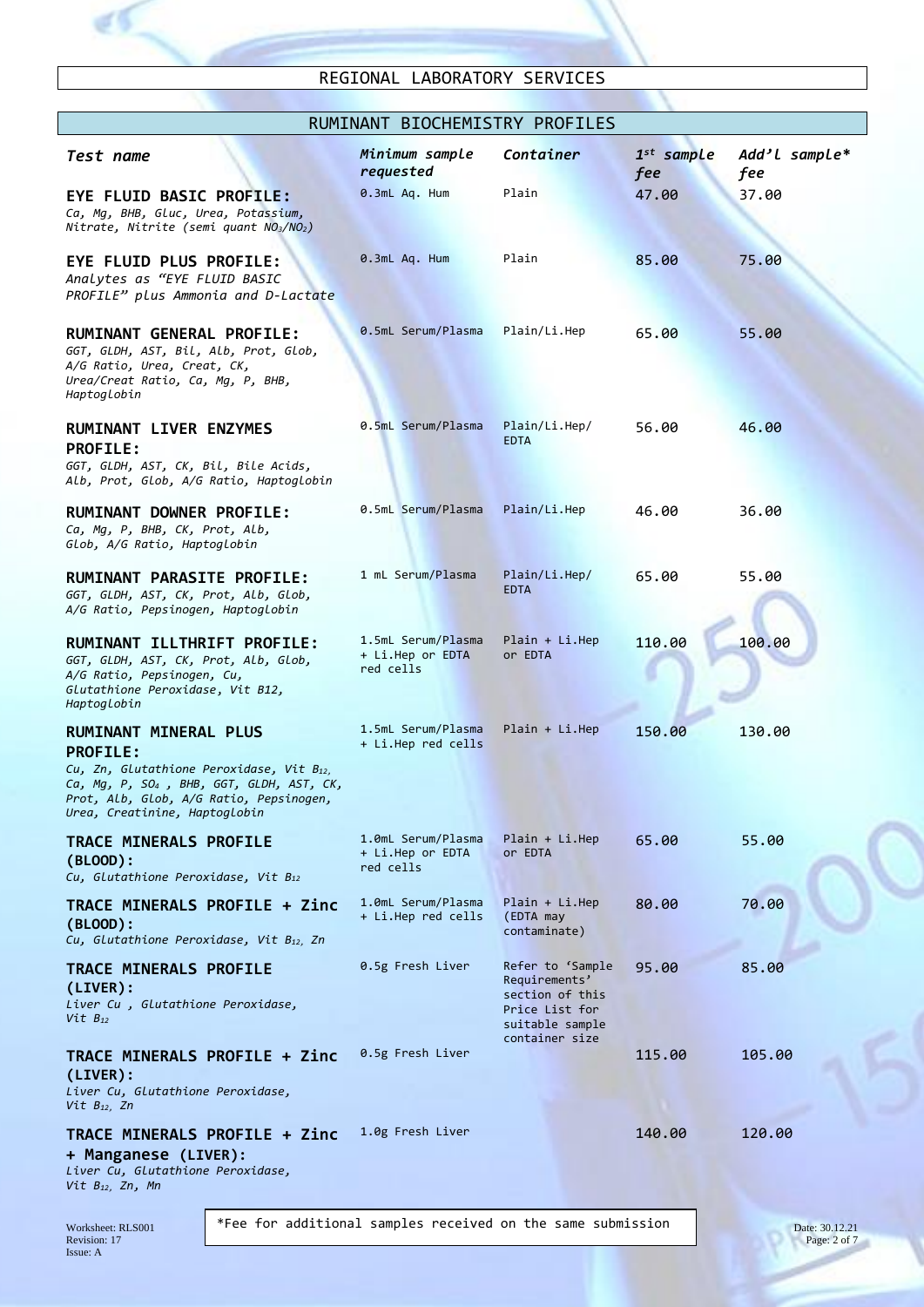| Test name                                                                                                                                                                                        | Minimum sample<br>requested         | Container    | $1^{st}$ sample<br>fee | Add'l sample<br>fee |
|--------------------------------------------------------------------------------------------------------------------------------------------------------------------------------------------------|-------------------------------------|--------------|------------------------|---------------------|
| <b>CANINE PROFILE</b><br>GGT, AP, AST, ALT, Bil, Amylase, Alb,<br>Prot, Glob, A/G Ratio, CK, Urea, Creat,<br>/Creat Ratio, Ca, P, Cholesterol,<br>Haptoglobin                                    | 0.5mL Serum/<br>Li.Hep plasma       | Plain/Li.Hep | 70.00                  | 60.00               |
| <b>FELINE PROFILE:</b><br>GGT, AP, AST, ALT, Bil, Alb, Prot, Glob,<br>A/G Ratio, CK, Urea, Creat, Urea/Creat<br>Ratio, Ca, P, Cholesterol, Haptoglobin                                           | 0.5mL Serum /<br>Li.Hep Plasma      | Plain/Li.Hep | 65.00                  | 55.00               |
| <b>EQUINE GENERAL PROFILE:</b><br>GGT, AP, GLDH, Bil, Alb, Prot, Glob,<br>A/G Ratio, Urea, Creat,<br>Urea/Creat Ratio, AST, CK, Ca, Mq, P,<br>Haptoglobin                                        | 0.5mL Serum /<br>Li.Hep Plasma      | Plain/Li.Hep | 65.00                  | 55.00               |
| <b>EQUINE RACING PROFILE:</b><br>GGT, AP, GLDH, Bil, Alb, Prot, Glob,<br>A/G Ratio, Urea, Creat, Urea/Creat Ratio,<br>AST, CK, Ca, Mg, P, Na, K, Cl, CO <sub>2</sub> , Anion<br>Gap, Haptoglobin | Full 7mL Li.Hep or<br>clotted blood | Plain/Li.Hep | 85.00                  | 75.00               |
| ELECTROLYTE PROFILE:<br>Na, K, Cl, CO <sub>2</sub> , Anion Gap                                                                                                                                   | Full 7mL Li.Hep<br>or clotted blood | Plain/Li.Hep | 30.00                  | 25.00               |
| <b>ELECTROLYTE PROFILE</b><br>ADDITIONAL TO BIOCHEM<br><b>PROFILE:</b>                                                                                                                           | Full 7mL Li.Hep or<br>clotted blood | Plain/Li.Hep | 25.00                  | 20.00               |
| URINALYSIS PROFILE:<br>Specific gravity, Dipstick Semiguant.                                                                                                                                     | 5mL Fresh Urine                     | Yellow top   | 50.00                  | 45.00               |

#### NON – RUMINANT BIOCHEMISTRY PROFILES:

#### HAEMATOLOGY PROFILES:

| Test name                                                                                                                                                         | Minimum sample<br>requested | Container                 | $1^{st}$ sample<br>fee | Add'l sample<br>fee            |
|-------------------------------------------------------------------------------------------------------------------------------------------------------------------|-----------------------------|---------------------------|------------------------|--------------------------------|
| FULL HAEMOGRAM (FBC):<br>PCV, RBC, Hb, MCH, MCV, MCHC, WBC,<br>WBC Differential (from blood smear),<br>Smear evaluation, Protein,<br>Fibrinogen(Bovines, Equines) | Full 2mL or 7mL<br>Tube     | EDTA/Li.Hep               | 55.00                  | 45.00                          |
| FULL HAEMOGRAM (FBC)<br>ADDITIONAL TO BIOCHEM<br><b>PROFILE:</b>                                                                                                  | Full 2mL or 7mL<br>Tube     | EDTA/Li.Hep               | 50.00                  | 40.00                          |
| <b>MINIGRAM:</b><br>PCV, RBC, Hb, MCH, MCV, MCHC, WBC,<br>Protein                                                                                                 | Full 2mL or 7mL<br>Tube     | EDTA/Li.Hep               | 35.00                  | 30.00                          |
| MINIGRAM ADDITIONAL TO<br><b>BIOCHEM PROFILE</b>                                                                                                                  | Full 2mL or 7mL<br>Tube     | EDTA/Li.Hep               | 30.00                  | 25.00                          |
| SMEAR EVALUATION:                                                                                                                                                 |                             | EDTA/LiHep/Blood<br>Smear | 25.00                  | 20.00                          |
| Worksheet: RLS001<br>Revision: 17                                                                                                                                 |                             |                           |                        | Date: 30.12.21<br>Page: 3 of 7 |

Revision: 17 Page: 3 of 7 Revision: 17<br>Issue: A

*Analysis, Microscopic Sediment* 

*Examination*

o C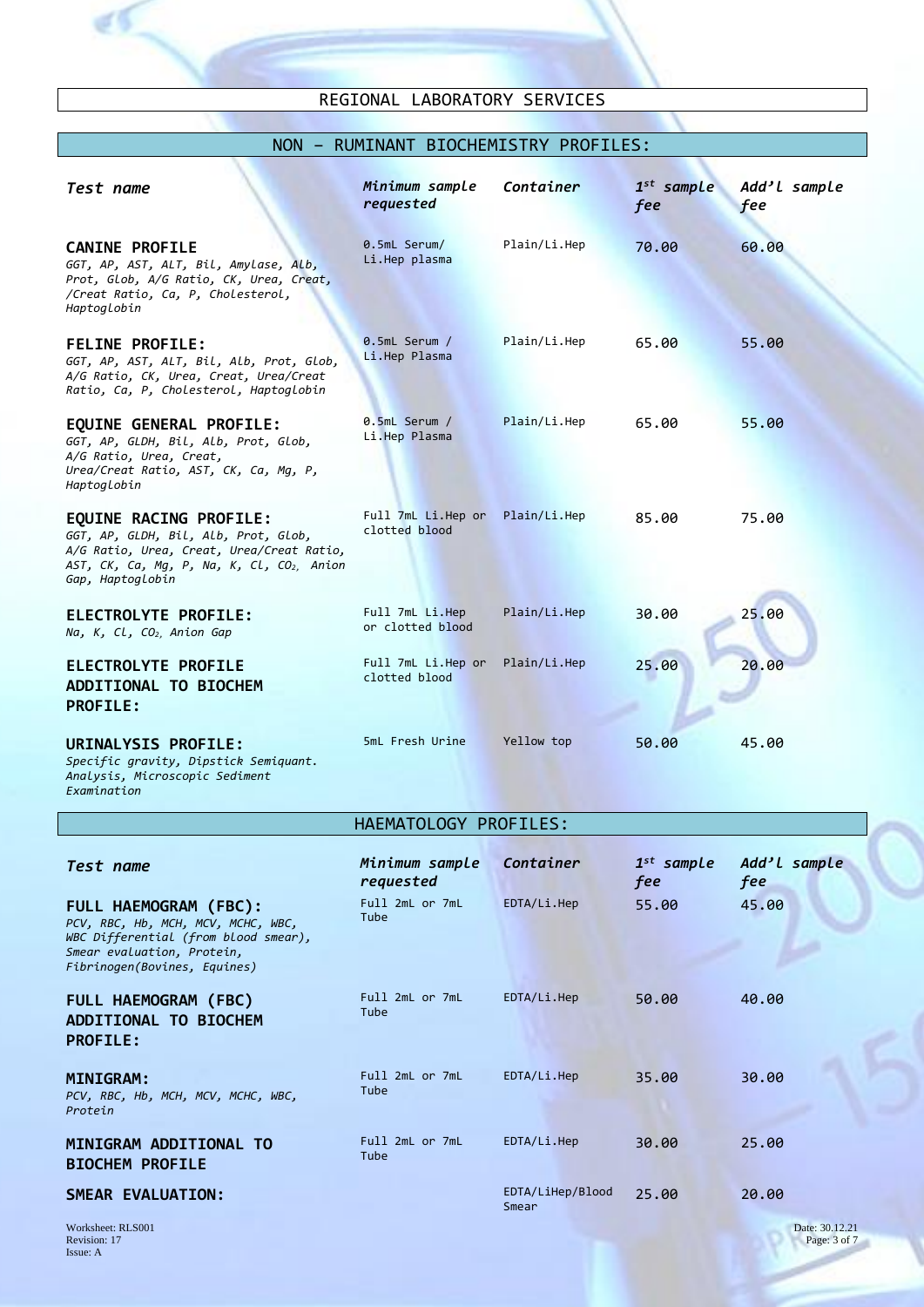

#### INDIVIDUAL BIOCHEMISTRY TESTS (BLOODS/EYE FLUIDS):

| Test name                                                                                                                                                                           | Minimum sample<br>requested   | Container                                                  | $1^{st}$ sample<br>fee | Add'l sample<br>fee |
|-------------------------------------------------------------------------------------------------------------------------------------------------------------------------------------|-------------------------------|------------------------------------------------------------|------------------------|---------------------|
| INDIVIDUAL BIOCHEM ANALYTES:<br>Alb, AP, ALT, Amy, AST, BHB, Bil (Total),<br>Bil (Conj.), Ca, Cl, CK, Creat, GGT, GLDH,<br>Gluc, Mq, Phos, Prot, Na, K, Urea; Chole;<br>Haptoglobin | 0.5mL Serum/Plasma/<br>Aq.Hum | Plain/Li.Hep/EDTA<br>(EDTA interferes<br>with $Ca/Mg/AP$ ) | 12.00                  | 6.00                |
| <b>AMMONIA:</b><br>Refer to our website for collection<br>requirements                                                                                                              | 0.5mL Serum/Plasma/<br>Aq.Hum | Serum/ Li.Hep<br>Plasma/NaHep<br>Plasma                    | 30.00                  | 20.00               |
| <b>BILE ACIDS:</b>                                                                                                                                                                  | 0.5mL Serum/Plasma            | Plain/Li.Hep/EDTA                                          | 25.00                  | 20.00               |
| <b>CERULOPLASMIN:</b>                                                                                                                                                               | 0.5mL Serum/Plasma            | Plain/Li.Hep                                               | 50.00                  | 40.00               |
| <b>COPPER:</b>                                                                                                                                                                      | 1mL Serum/Plasma              | Plain/Li.Hep                                               | 25.00                  | 15.00               |
| <b>GLUTATHIONE PEROXIDASE:</b>                                                                                                                                                      | $0.5mL$ WB                    | Li.Hep WB/EDTA WB                                          | 25.00                  | 15.00               |
| IMMUNOGLOBULINS:                                                                                                                                                                    | 0.5mL Serum                   | Plain (EDTA +                                              | 30.00                  | 20.00               |
| IRON:                                                                                                                                                                               | 1mL Serum/Plasma              | Li.Hep interfere)<br>Plain/Li.Hep                          | 35.00                  | 25.00               |
| <b>D-LACTATE:</b>                                                                                                                                                                   | 0.5mL Serum/Plasma/<br>Aq.Hum | Plain/Li.Hep/EDTA                                          | 35.00                  | 25.00               |
| <b>L-LACTATE:</b>                                                                                                                                                                   | 0.5mL Serum/Plasma/<br>Aq.Hum | Plain/Li.Hep/EDTA                                          | 35.00                  | 25.00               |
| <b>LEAD:</b><br>Additional fee for clotted sample                                                                                                                                   | 0.5mL WB                      | Li.Hep/EDTA                                                | 35.00<br>10.00         | 25.00<br>10.00      |
| <b>NEFA:</b>                                                                                                                                                                        | 0.5mL Serum                   | Plain(EDTA/<br>Li.Hep may<br>interfere)                    | 120.00                 | 15.00               |
| NITRATE/NITRITE (Semiquant):                                                                                                                                                        | 0.2mL<br>Serum/Plasma/Aq.Hum  | Plain/Li.Hep/EDTA                                          | 15.00                  | 10.00               |
| NITRATE/NITRITE (Quantitative):                                                                                                                                                     | 0.5mL<br>Serum/Plasma/Aq.Hum  | Plain/Li.Hep/EDTA                                          | 45.00                  | 35.00               |
| <b>PEPSINOGEN:</b>                                                                                                                                                                  | 0.2mL Serum/Plasma            | Plain/Li.Hep/EDTA                                          | 35.00                  | 25.00               |
| <b>SELENIUM:</b>                                                                                                                                                                    | 3mL WB                        | Li.Hep/EDTA                                                | 55.00                  | 45.00               |
| <b>SULPHATE:</b>                                                                                                                                                                    | 0.5mL Serum                   | Plain<br>(EDTA/Li.Hep may<br>interfere)                    | 30.00                  | 20.00               |
| T4 (Total):                                                                                                                                                                         | 0.5mL Serum/Plasma            | Plain/Li.Hep/EDTA                                          | 35.00                  | 25.00               |
| VITAMIN B12:                                                                                                                                                                        | 0.5mL Serum/Plasma            | Plain/Li.Hep/EDTA                                          | 35.00                  | 25.00               |
| ZINC:                                                                                                                                                                               | 1.0mL Serum/Plasma            | Plain/Li.Hep<br>(EDTA may<br>contaminate)                  | 25.00                  | 15.00               |

#### BULKING FEES / MINIMUM FEE:

| Test name               |                                                                                | fee   | $1^{st}$ sample $Add^{\prime}$ l samples |
|-------------------------|--------------------------------------------------------------------------------|-------|------------------------------------------|
| BULKING FEE (Per Bulk): | Note that bulking of<br>samples is not<br>recommended for many<br>of our tests | 5.00  | 5.00                                     |
| MINIMUM SUBMISSION FEE: |                                                                                | 20.00 |                                          |

Worksheet: RLS001 Date: 30.12.21 Page: 4 of 7 Date: 30.12.21 Page: 4 of 7 Revision: 17 Page: 4 of 7 Revision: 17<br>Issue: A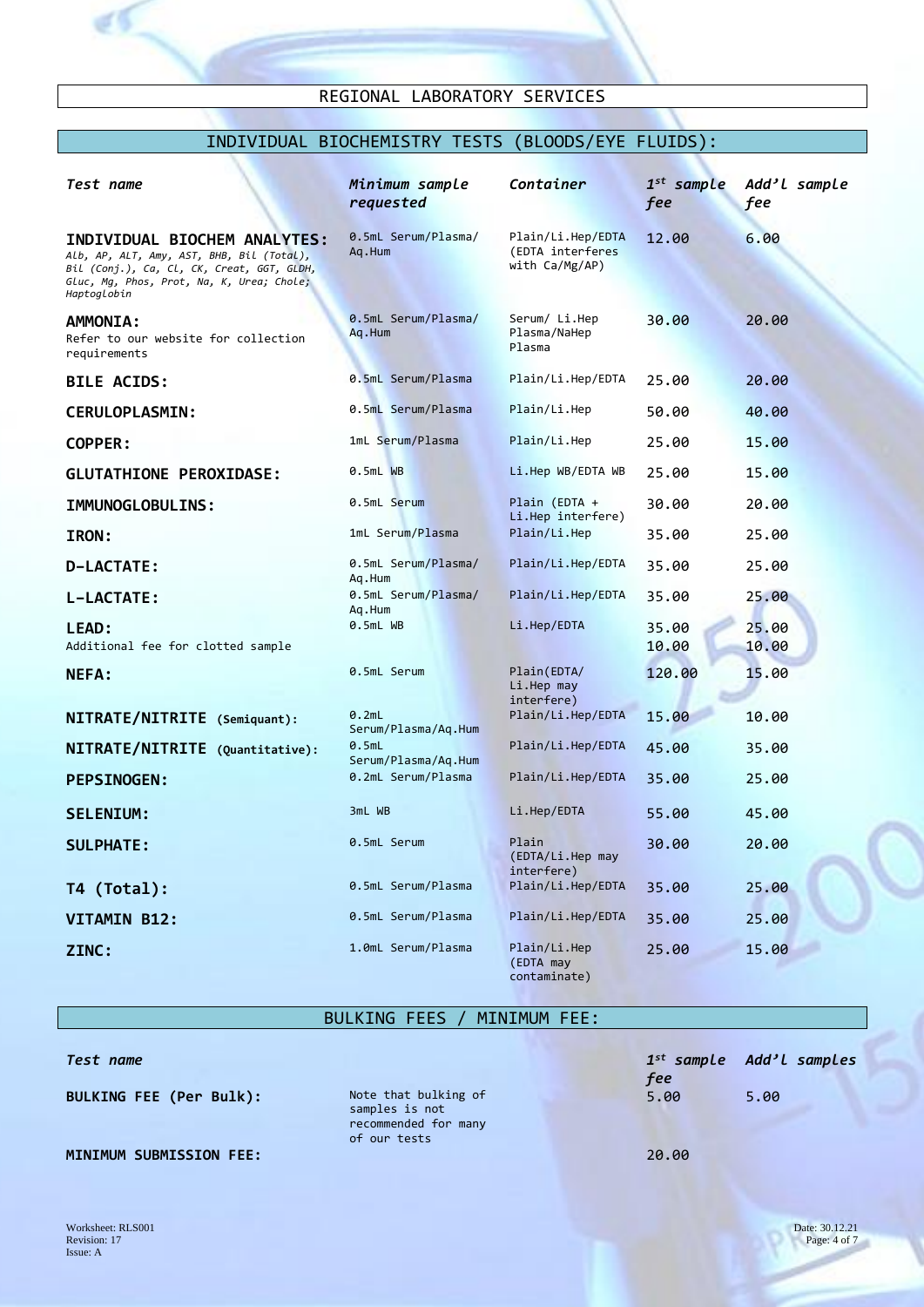

#### INDIVIDUAL BIOCHEMISTRY TESTS (OTHER TISSUES / FLUIDS):

| Test name                                 | Minimum sample<br>requested                          | Container                                                        | $1^{st}$ sample<br>fee | Add'l sample<br>fee |
|-------------------------------------------|------------------------------------------------------|------------------------------------------------------------------|------------------------|---------------------|
| <b>CROP CONTENTS CYANIDE:</b><br>(AVIANS) | 10g crop contents                                    | 70ml Yellow top                                                  | 100.00                 | 70.00               |
| LIVER / KIDNEY ARSENIC:                   | 15g fresh/formalin<br>fixed tissue                   | 70ml Yellow top                                                  | 70.00                  | 60.00               |
| LIVER / KIDNEY COPPER:                    | 5g fresh/formalin<br>fixed tissue<br>(biopy > 100mg) | 70ml Yellow top                                                  | 50.00                  | 40.00               |
| LIVER COPPER (BIOPSY <25mg):              | Fresh tissue<br>/formalin fixed<br>biopsy            | Refer to 'Sample<br>Requirements'<br>section, this<br>Price List | 100.00                 | 80.00               |
| LIVER / KIDNEY IRON:                      | 5g fresh/formalin<br>fixed tissue                    | 70ml Yellow top                                                  | 70.00                  | 60.00               |
| LIVER / KIDNEY LEAD:                      | 5g fresh/formalin<br>fixed tissue                    | 70ml Yellow top                                                  | 55.00                  | 45.00               |
| LIVER MANGANESE:                          | 5g fresh tissue<br>(biopy > 200mg)                   | 70ml Yellow top                                                  | 50.00                  | 40.00               |
| LIVER GSHPx:                              | 5g fresh tissue<br>(biopy > 100mg)                   | 70ml Yellow top                                                  | 40.00                  | 30.00               |
| LIVER VITAMIN B12:                        | 5g fresh tissue<br>(biopy > 100mg)                   | 70ml Yellow top                                                  | 50.00                  | 40.00               |
| LIVER ZINC:                               | 5g fresh tissue<br>(biopy > 100mg)                   | 70ml Yellow top                                                  | 50.00                  | 40.00               |
| <b>TISSUE SELENIUM:</b>                   | 5g fresh/formalin<br>fixed tissue                    | 70ml Yellow top                                                  | 70.00                  | 60.00               |
| URINE CALCIUM:                            | 2mL urine                                            | Plain tube/ 70ml<br>Yellow top                                   | 15.00                  | 10.00               |
| URINE MAGNESIUM:                          | 2mL urine                                            | Plain tube/ 70ml<br>Yellow top                                   | 15.00                  | 10.00               |
| URINE NITRATE (semiquant):                | 0.2mL urine                                          | Plain tube/ 70ml<br>Yellow top                                   | 15.00                  | 10.00               |
| URINE NITRATE (quantitative):             | 0.5ml urine                                          | Plain tube/ 70ml<br>Yellow top                                   | 45.00                  | 35.00               |
| URINE SODIUM:                             | 2ml urine                                            | Plain tube/ 70ml<br>Yellow top                                   | 20.00                  | 15.00               |
| <b>MILK UREA:</b>                         | 5ml fresh milk; do<br>not freeze                     | Plain tube/ 70ml<br>Yellow top                                   | 20.00                  | 15.00               |

#### PARASITOLOGY:

| Test name                                      | Minimum sample<br>requested   | Container                     | $1^{st}$ sample<br>fee | Add'L<br>samples |
|------------------------------------------------|-------------------------------|-------------------------------|------------------------|------------------|
| <b>INDIVIDUAL FAECAL EGG</b><br><b>COUNT :</b> | 5g fresh faeces               | Plastic bag (air<br>excluded) | 30.00                  | 15.00            |
| <b>BULKED FAECAL EGG COUNT:</b>                | 5g fresh faeces per<br>animal | Plastic bag (air<br>excluded) | 40.00                  | 30.00            |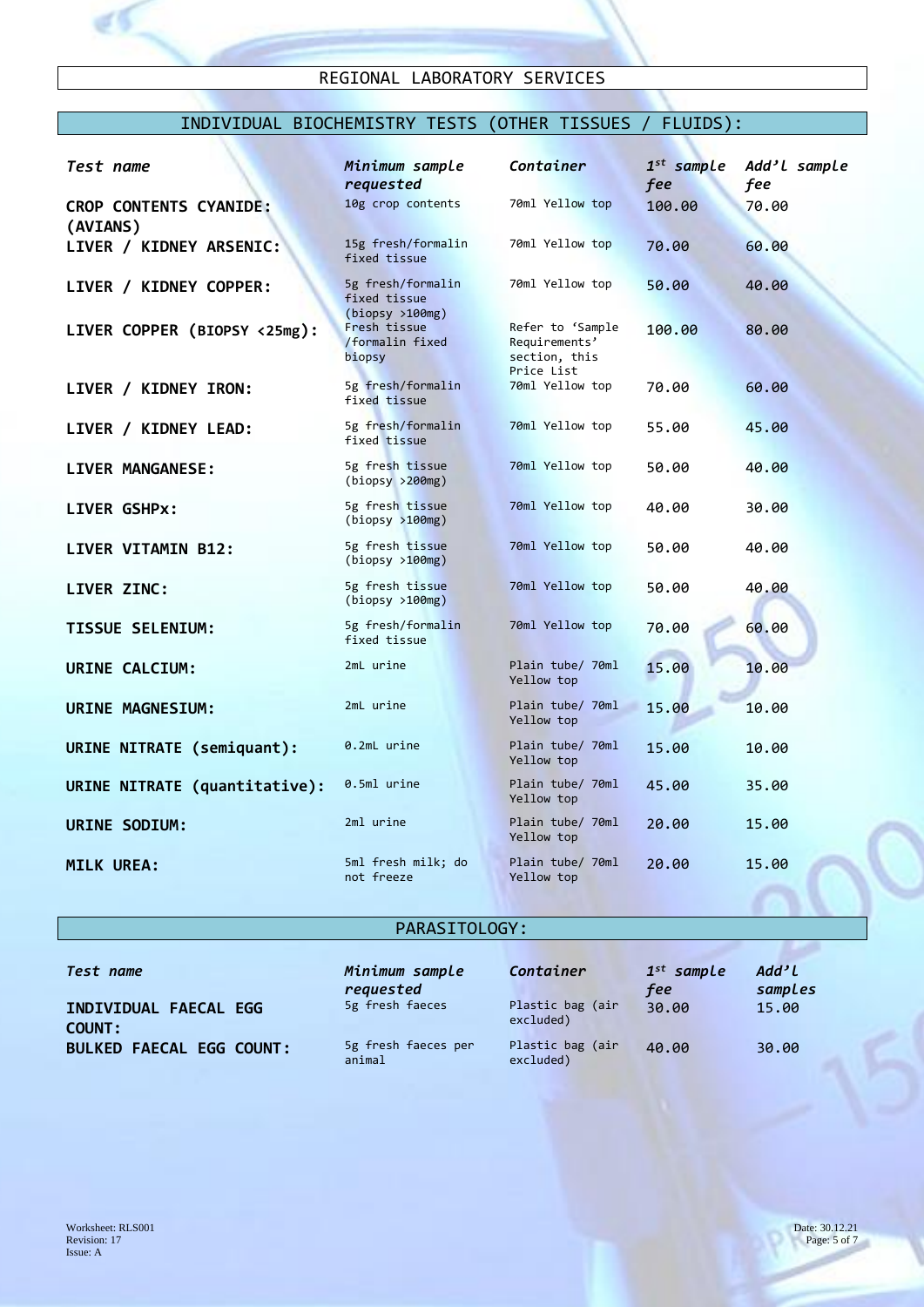

#### FEED AND WATER TESTING RELATED TO ANIMAL HEALTH

#### FEED / PASTURE TESTS AND TEST PACKAGES:

| Test name:                                                                                                                                                                                                                                                                                                                                                                                                                                                | Minimum sample requested                                                 | $1^{st}$ sample        | Add'l sample        |
|-----------------------------------------------------------------------------------------------------------------------------------------------------------------------------------------------------------------------------------------------------------------------------------------------------------------------------------------------------------------------------------------------------------------------------------------------------------|--------------------------------------------------------------------------|------------------------|---------------------|
|                                                                                                                                                                                                                                                                                                                                                                                                                                                           |                                                                          | fee                    | fee                 |
| <b>FEED DRY WEIGHT:</b>                                                                                                                                                                                                                                                                                                                                                                                                                                   | 100g representative sample of feed                                       | 30.00                  | 20.00               |
| FEED NITRATE / NITRITE: **<br>(quantitative dry weight)<br>Result expected following working day                                                                                                                                                                                                                                                                                                                                                          | 200g representative sample of feed or<br>plant whole tops                | 80.00                  | 60.00               |
| <b>FEED CYANIDE:**</b><br>(quantitative dry weight)<br>Result expected following working day                                                                                                                                                                                                                                                                                                                                                              | 200g representative sample of feed or<br>plant whole tops; do not freeze | 120.00                 | 90.00               |
| FEED CYANIDE + NITRATE /<br>NITRITE: ** (quantitative dry<br>weight)<br>Result expected following working day                                                                                                                                                                                                                                                                                                                                             | 200g representative sample of feed or<br>plant whole tops; do not freeze | 170.00                 | 140.00              |
| FEED MINERALS + N: ***<br>Total N, P, K, Ca, Mg, Na, Cl, Mn, Cu,<br>Zn, Fe, Nitrate, B, S, Mo, Co, Se<br>(includes calculation of copper<br>availability for ruminants if<br>required)                                                                                                                                                                                                                                                                    | 100g representative sample of feed or<br>plant whole tops                | 140.00                 | 120.00              |
| FEED MINERALS + N MINUS<br>Se: ***                                                                                                                                                                                                                                                                                                                                                                                                                        |                                                                          | 110.00                 | 90.00               |
| <b>FEED ENERGY NIR PACKAGE: ****</b><br>Dry matter, Moisture, Crude Protein,<br>Acid Detergent Fibre, Neutral<br>Detergent Fibre, Digestibility,<br>Metabolisable energy, Water soluble<br>carbohydrates<br>Note: Additional fees may apply if wet<br>chemistry analysis is required to<br>complete NIR analysis.<br>** This testing included in current scope of NATA Accreditation<br>*** Some of this testing may be outsourced to other laboratories. | 100g representative sample of feed or<br>plant whole tops                | 60.00                  | 60.00               |
|                                                                                                                                                                                                                                                                                                                                                                                                                                                           | WATER TESTS / PACKAGES:                                                  |                        |                     |
| Test name:                                                                                                                                                                                                                                                                                                                                                                                                                                                | Minimum sample requested                                                 | $1^{st}$ sample<br>fee | Add'l sample<br>fee |
| ALGAE ID:                                                                                                                                                                                                                                                                                                                                                                                                                                                 | 100mL water                                                              | 30.00                  | 20.00               |
| <b>BASIC WATER CHEMISTRY PACKAGE:</b><br>pH, Electrical Conductivity, Total<br>Soluble Salt, Quantitative Nitrate,<br>Nitrite                                                                                                                                                                                                                                                                                                                             | 500mL water, container filled to exclude<br>air                          | 50.00                  | 40.00               |
| LIVESTOCK WATER CHEMISTRY<br><b>PACKAGE:</b><br>pH, Electrical Conductivity, Total<br>Soluble Salts, Calcium, Magnesium,<br>Sulphate, Quantitative Nitrate,<br>Nitrite                                                                                                                                                                                                                                                                                    | 500mL water, container filled to exclude<br>air                          | 70.00                  | 60.00               |
| <b>GENERAL WATER CHEMISTRY</b><br><b>PACKAGE:</b><br>pH, Electrical Conductivity, Total<br>Soluble Salts, Calcium, Magnesium,<br>Sulphate, Chloride, Iron, Manganese,<br>Sodium, Hardness, Sodium Adsorption<br>Ratio, Quantitative Nitrate, Nitrite                                                                                                                                                                                                      | 500mL water, container filled to exclude<br>air                          | 130.00                 | 120.00              |

500mL water into sterile Sodium

by Regional Laboratory Services)

Thiosulphate treated bottles. (supplied

**E.COLI/COLIFORMS:**

35°C and 44°C incubations

Worksheet: RLS001 Date: 30.12.21 Revision: 17 Page: 6 of 7 Revision: 17<br>Issue: A

65.00 55.00